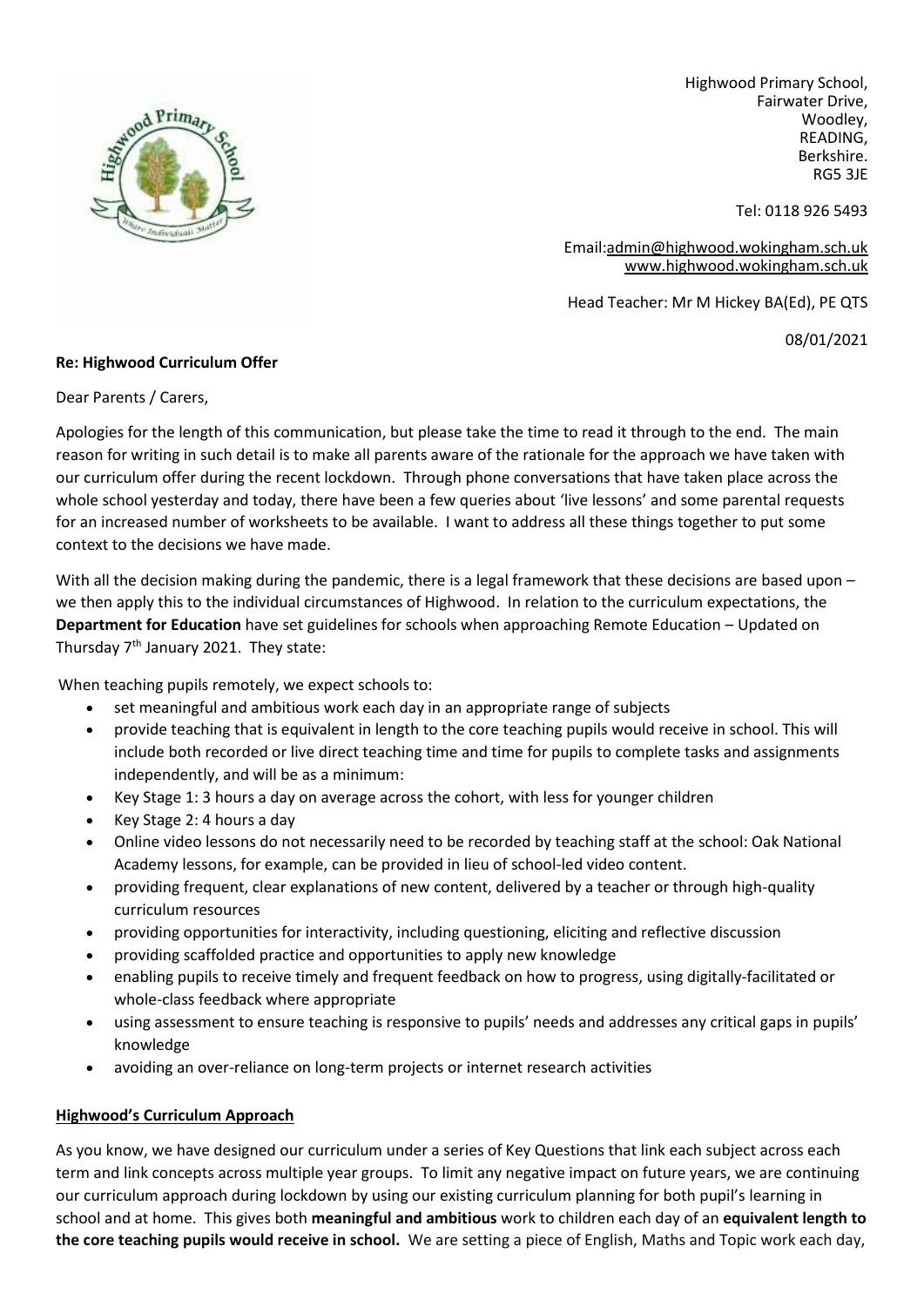each with an expected time frame of one hour totalling **3 hours a day, on average, across the school cohort.** In Key Stage 2, there is a daily expectation of reading, physical activity and times tables which will meet the **4 hour a day** expectation.

We are using technology in the form of Microsoft Teams to host the work we provide. Activities will have a prerecorded video linked to it which include **clear explanations of new content, delivered by a teacher** that the children are familiar with. On Teams, we have a **system for checking** that children are completing the work set at home and also mechanism for giving **timely and frequent feedback**. We are using our support staff to make phone calls each week to **gauge how well pupils are progressing through the curriculum** and offer support with addressing **any critical gaps in pupils' knowledge**.

By having pre-recorded videos, children (and parents) have the ability to pause, rewind and repeat explanation of the teacher at a time of the day that suits each family's own circumstances. Parents also have direct access through year group emails to **providing opportunities for interactivity, including questioning, eliciting and reflective discussion**. We are discussing how else to facilitate this with children with more than just a chat room forum.

To add more specific clarity around the decision to not have 'Live Lessons' as a key feature of our approach:

- Many parents are still working from home during the pandemic. Giving parents the ability to juggle their children's learning time around their working time is a key element of flexibility I want parents to have. Live lessons, by definition, have a set start time that may not always be convenient for families, including those families that have more than one child where start times may clash.
- As mentioned above, many families have more than one child and sharing a device either with parents or siblings – having a live lesson at a set time of day may not be possible for all children to attend and could add significant anxiety into households at an already challenging time.
- Some children do not have any electronic device or use of the internet to access the remote learning and I want our approach to be as inclusive as possible. (Please read the email sent today about the Laptop Scheme for further details.)
- We do plan to use Microsoft Teams to engage with the children by reading them stories and having assemblies etc. This will be communicated with parents and 'Meeting Invites' sent through the Microsoft Teams software. These can be accessed via installing Microsoft Teams on mobile phones as there is no specific pupil interaction required – they can simply listen to the story being read by a school adult.

We are trying to move to as much electronic communication of the learning activities as possible by sending learning through Microsoft Teams and email. We will endeavour to provide paper copies for families that do not have any way of accessing the materials, but as you can imagine the cost of photocopying and posting out thousands of pieces of paper will have significant costs attached to it. The use of Microsoft Teams allows you to complete the activities electronically and submit the work without the need for any printing or postage. If you cannot submit directly through Microsoft Teams, then it is possible to upload a photograph of work that is completed. **There is an expectation that all work set is completed by the children and this will be monitored by the class teacher and parents will be contacted if engagement with the activities is a concern.**

I would make a plea to parents to think carefully about this when asking for paper-based materials, so that we can concentrate our finite resources where they are needed most.

For those parents who would like additional activities to the ones we are providing. The school continues to have access to resources to support learning and we are looking to produce video guides as to how parents can use them with their children.

There are still the national resources available: Oak Academy - <https://www.thenational.academy/> BBC - <https://www.bbc.co.uk/teach/live-lessons>